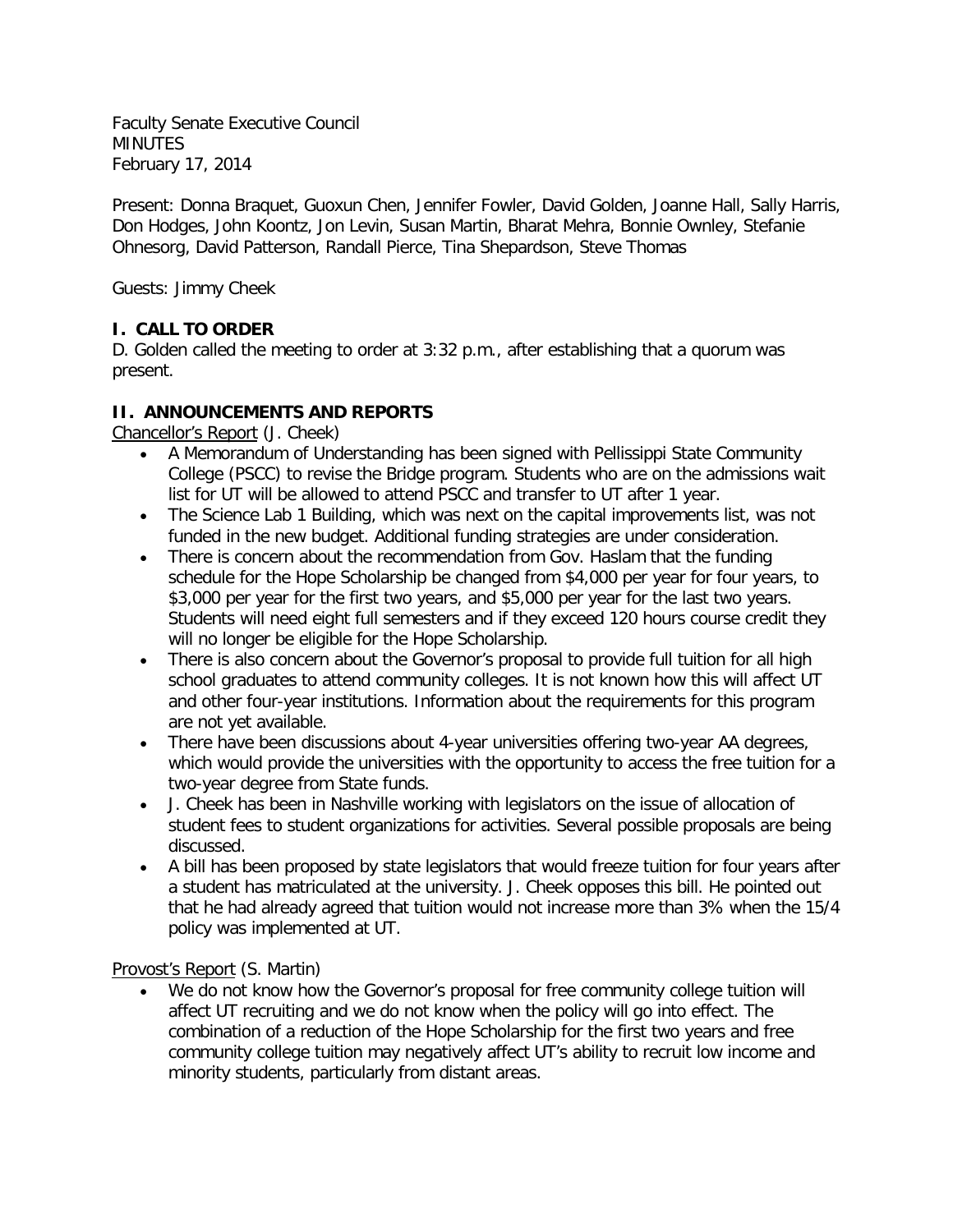- Admission decisions are being made earlier by UT. They would like to be able to package together all of the financial aid offered earlier, and be strategic about it. Many of the scholarship funds offered by individual colleges at UT are offered to freshmen.
- Questions followed. Regarding the free tuition plan for high school graduates to attend community colleges, D. Patterson commented that the new plan may dramatically affect campus diversity at UT. S. Martin agreed. Patterson expressed concern that students with AA degrees may not be prepared to take their last two years of coursework at UT. S. Martin agreed. There is also concern that these students may not be aware of the various programs that UT offers to help students with academic problems. Two colleges, Engineering and Nursing, have indicated that it will likely take four years at UT, following a two-year AA degree to complete bachelor's degrees in their programs.
- S. Martin commented on language in the Proposal on Romantic Relationships between Faculty and Students. She indicated that the juxtaposed sentences, "These relationships must not occur. When they do occur …" create awkward language, and a better transition between the two sentences should be found. The proposal will go to the Board of Trustees for their consideration at their June meeting.

# President's Report (D. Golden)

- D. Golden attended the UT Alumni Legislative Council/Advocacy meeting on February 8, 2014. He met with Harry Brooks, who chairs the House Education Committee.
- Carey Whitworth, from the Government Relations Office, will give a presentation about interactions with government at the upcoming Faculty Senate meeting in March.

## **III. APPROVAL OF MINUTES**

D. Golden asked for corrections or additions to the minutes of the Executive Council Meeting of January 21, 2014. J. Koontz made a motion to approve the minutes as written. D. Patterson seconded the motion and the motion passed.

# **IV. UNFINISHED BUSINESS**

## Promotion Procedures for NTTF (D. Golden)

The new promotion procedures for non-tenure track faculty (NTTF) will be introduced at the Board of Trustees meeting next week. It is likely that it will be approved. T. Shepardson asked to obtain a copy of the document. D. Golden responded that the document is posted on the Provost website [\(http://provost.utk.edu/lecturers\)](http://provost.utk.edu/lecturers).

## Academic Freedom Forums (J. Fowler)

The second forum on the Academic Freedom resolution has been rescheduled for Thursday, February 20, at 3:30-4:30 p.m. in the UC Crest Room. J. Fowler asked for help to get the message out to faculty. Fowler and P. Daves plan to meet with General Counsel soon to get a better idea of what will be approved. D. Patterson said that K. High (Vice President for Academic Affairs and Student Success) had indicated that there is language on the Chancellor's desk regarding an academic freedom proposal. The Faculty Affairs Committee was unaware of this document prior to the first forum.

# **V. REPORTS OF SPECIAL COMMITTEES**

There were no reports from special committees.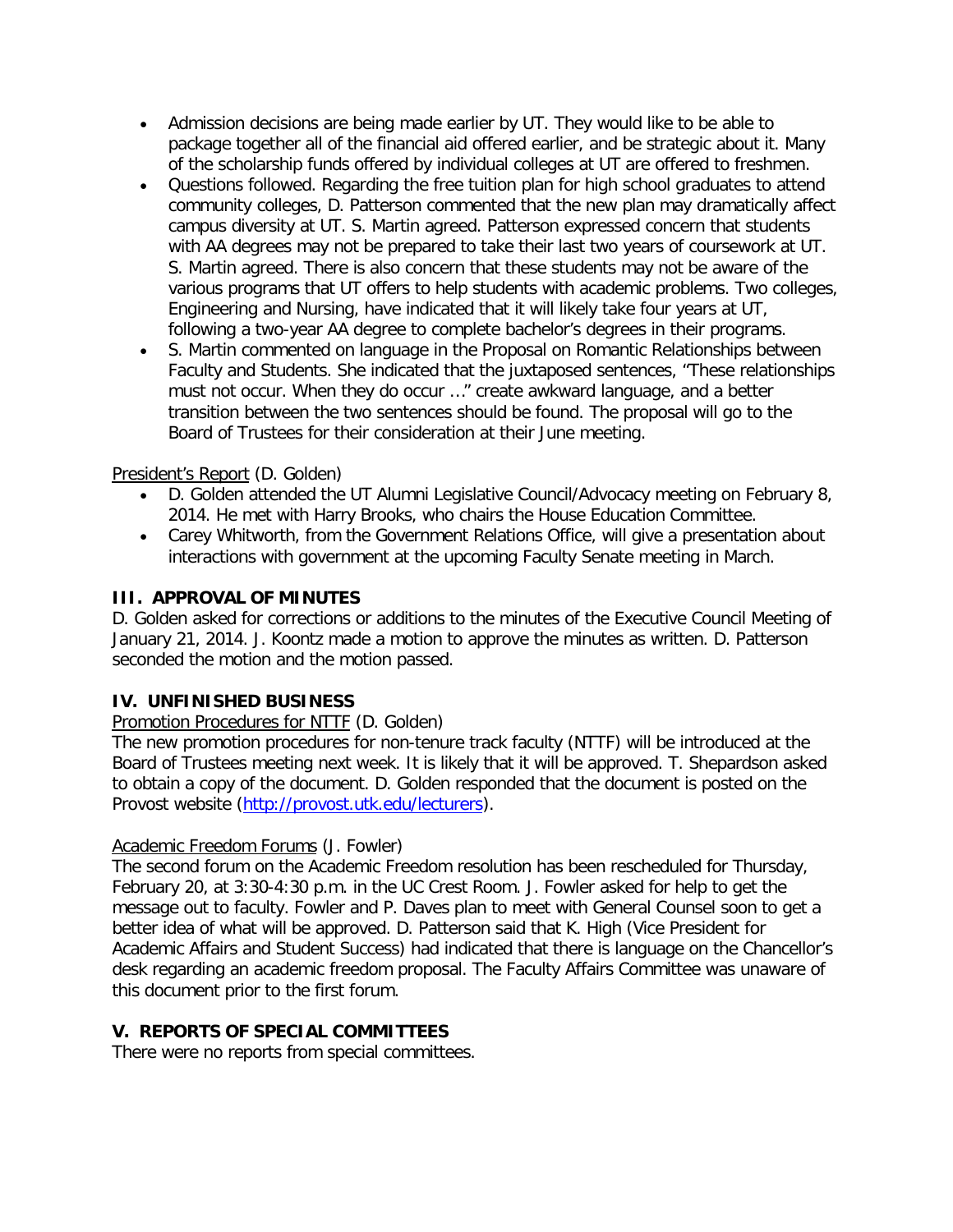## **VI. REPORTS OF STANDING COMMITTEES**

Appeals Committee (B. MacLennan) No report was available.

#### Athletics Committee (J. Koontz)

No report was available. However, D. Golden mentioned that there is a Coalition on Intercollegiate Athletics (COIA), and that they wanted a representative from Faculty Senate and an outside entity. Their main issue is concussions. J. Koontz provided information for a survey for them. He mentioned that last year, the Athletics Committee invited Jason McVay to report on how they deal with concussions. Koontz said that they have a good plan.

## Benefits and Professional Development Committee (D. Braquet)

The Committee proposed changes in the Faculty Modified Duties (FMD) Assignment, which is posted on the Provost Office website [\(http://provost.utk.edu/policies/family-care/\)](http://provost.utk.edu/policies/family-care/). The suggested changes are the following:

- 1. NTTF policy should be in alignment with tenure-track faculty (TTF) policies in order to treat all faculty equally.
- 2. The phrase 'family member' should be defined more specifically.
- 3. The modified duties assignment should be allowed to happen more than once in order for UT policies to be in line with top 25 peer institutions.

Budget and Planning Committee (R. Pierce) No report was available.

Faculty Affairs Committee (J. Fowler) There was no additional information to report, see above.

Graduate Council (D. Hodges) No report was available.

## Library and Information Technology Committee (B. Mehra)

The library is undergoing an Academic Program Review. The review team includes both internal and external members. The Library and Information Technology Committee will be meeting with the review team on February 25, 2014. Please send any comments regarding the library to B. Mehra. The Dean of Libraries shared the review document that was submitted to the review team with the Committee.

#### Nominations and Appointments Committee (J. Hall)

J. Hall is waiting on the listserv to be updated because the new inclusion of NTTF changed the numbers of senators allowed per college. Faculty Senate elections will be set-up by the Office of Information Technology. Colleges are urged to find nominees and develop short bio sketches of the nominees.

## Non-Tenure Track Issues Committee (S. Harris)

S. Harris distributed a handout for information only on a proposal that the Committee is developing on NTTF benefits. After discussion, it was suggested that proposals from the NTTI Committee and the Benefits and Professional Development Committee be combined and submitted as one proposal. B. Ownley asked for clarification on 9- vs 12-month appointments.